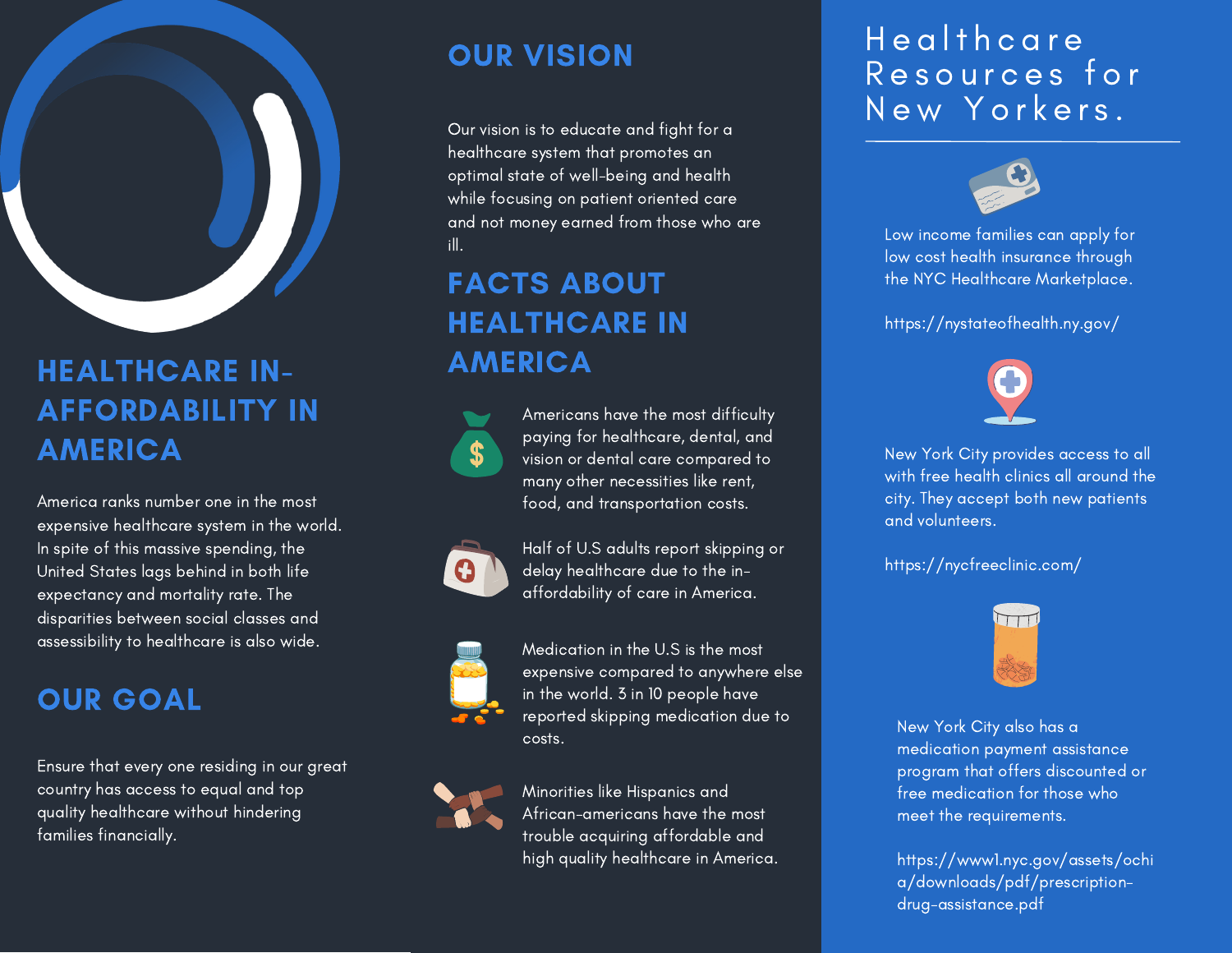# FIGHTING FOR A GOOD **CAUSE**

ALTHOUGH RESOURCES ARE AVAILABLE FOR SOME, THE END GOAL IS TO PROVIDE AFFORDABLE AND QUALITY HEALTHCARE FOR ALL. IT ALL STARTS WITH ADVOCATING AND FIGHTING FOR HEALTHCARE RIGHTS AND REGULATIONS.



#### WHAT YOU CAN DO:



#### CONTACT YOUR STATE POLITICIANS

Find out who your local and state polictians are and let your voice be heard. Advocate for those who need healthcare now.

https://www.ny.gov/new-york-statecongressional-delegation

#### VOLUNTEER AT FREE OR COMMUNITY **CLINICS**

Free or low cost clinics are funded mostly by donations and volunteers. Please volunteer if you have time.

https://www.nychealthandhospitals.org/volu nteering/

If you know someone who can utilize this resource please spread the word and help those who require these resources.



# Brochure by:

SHARE THIS RESOURCE **ALLEN** LUO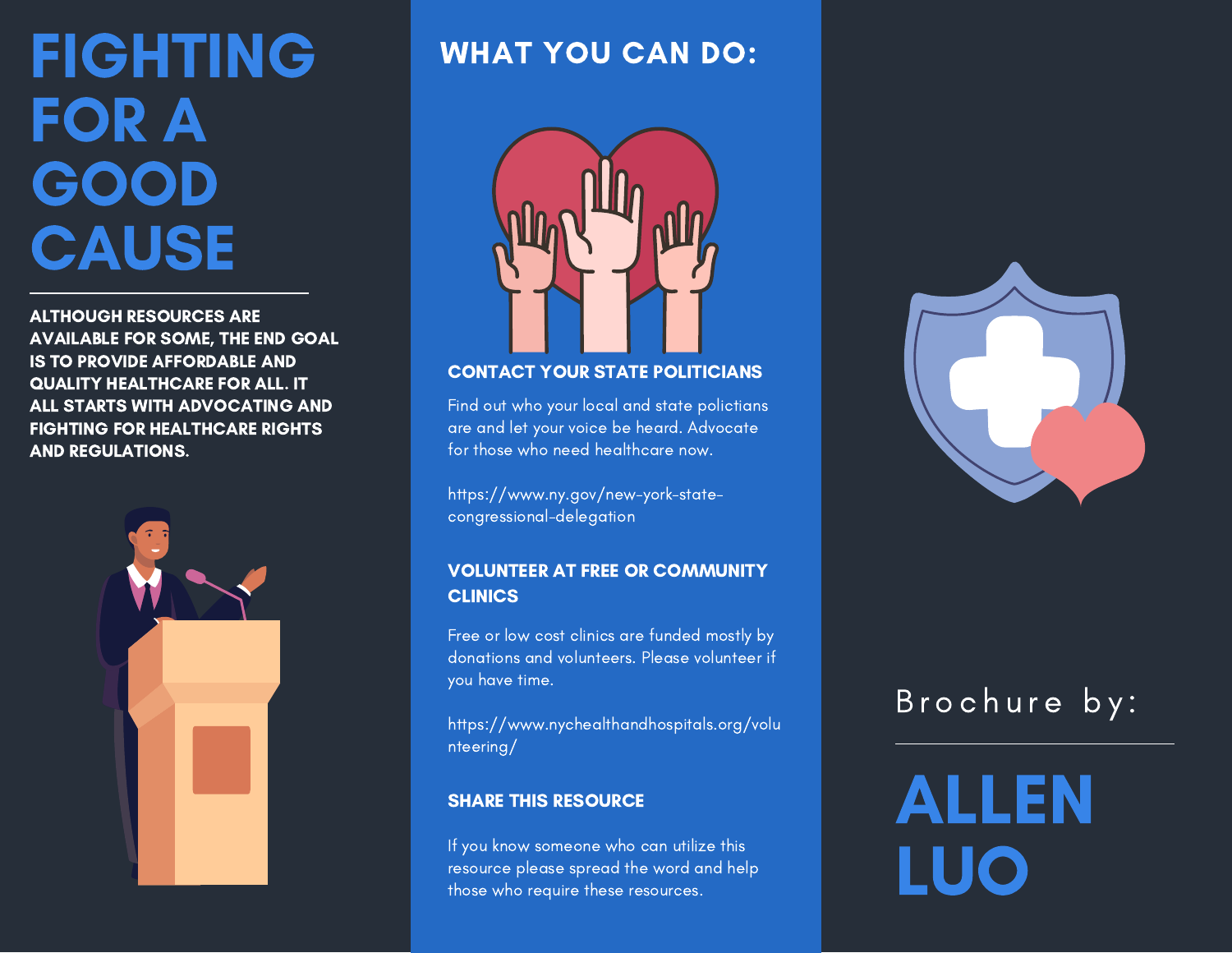Allen Luo New York City College of Technology, CUNY 300 Jay Street Brooklyn, New York 11201 April 30th 2022

#### **Artist Statement**

When I began my 2nd writing assignment, I wanted to write about something that really mattered to me. I wanted to write about something that disturbed me deeply, and something I truly wanted to change for the sake of people who are living here. I was heavily influenced to write about the healthcare system in America by the passing of my friend's son, who passed from a rare type of cancer. Knowing that if he hadn't had the health insurance that he did, it possibly would've bankrupted him did not sit well with me. He was someone who followed all the rules, and was a great human being, yet an unfortunate event which he had no control of could've caused irreparable damage. This wasn't a tornado or hurricane, which was a natural disaster. The disaster was the system itself trying to profit off others misfortunes. As a father, this is something that troubles me deeply, for both my family and other people's families. I figured if I stood idly by without trying to bring this issue to light, I would be complicit in how broken the system is.

I knew I wanted to write about the disparities in our healthcare system, and I wanted to raise awareness. For this multimodal assignment, I wanted to put a visual aid to all the words and research I've done. I also believe that it fits in a healthcare setting, since you see brochures all the time in hospitals and clinics. Using a visual aid also streamlines the learning experience in my